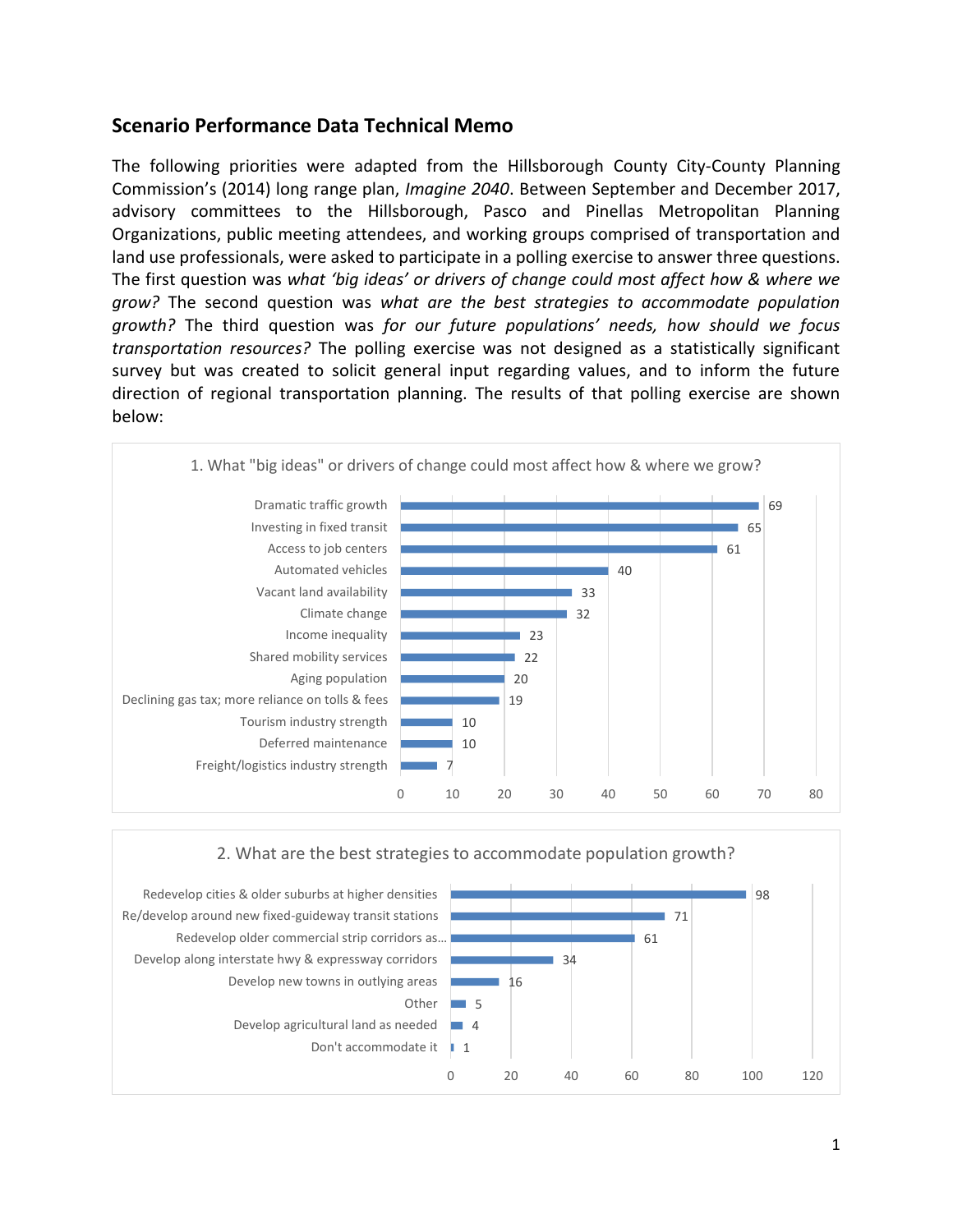

Using data collected from this exercise, eight priorities were identified to be included in the 2045 Long Range Transportation Plan Update survey. The eight resulting priorities were then evaluated during survey working group meetings and several rounds of pilot testing by members of the public. One of the eight priorities, *Impact on Clean Air & Water*, was eventually omitted from the list due to the supporting data being heavily influenced by traffic congestion, which is already captured under other priorities.

Performance data supporting each priority was produced by the Tampa Bay Regional Planning Model for transportation (TBRPM) and/or a proprietary land-use modeling software, Community Viz. The TBRPM and Community Viz report modeling results in the form of a baseline raw score based on historical data from either 2010 or 2015, and a projected score based on future conditions in 2045. Comparing current and future data points allows for a percent change to be calculated with respect to each performance indicator: a positive percent change thus translates into a net improvement, while a negative percent change translates into a net diminishment.

Six of the final seven priorities are supported by multiple performance data points, the two exceptions being *Shorter Commutes* and *Storm Vulnerability.* Most data indicators are equallyweighted except where noted, e.g. *Alternatives to Driving* is supported by (3) data indicators weighted at 33.3% each, while *Open/Green Spaces* is supported by (2) data indicators weighted at 50% each. The percent change between current and future performance was calculated for each data indicator and was then normalized to fall within a range of ±50. A priority with a score of -50 represents an extreme negative performance whereas a priority with a score of +50 represents an extreme positive performance.

The seven priorities and supporting performance data are provided in the MetroQuest survey to demonstrate how each of three scenarios (A, B, and C) influence the priorities in the year 2045. For illustrative purposes, Scenario A represents a future in which New Technologies and a few roadway projects are deployed to manage traffic flow. Scenario B represents a future in which Expressway Lanes form an outer loop so that traffic does not have to travel through the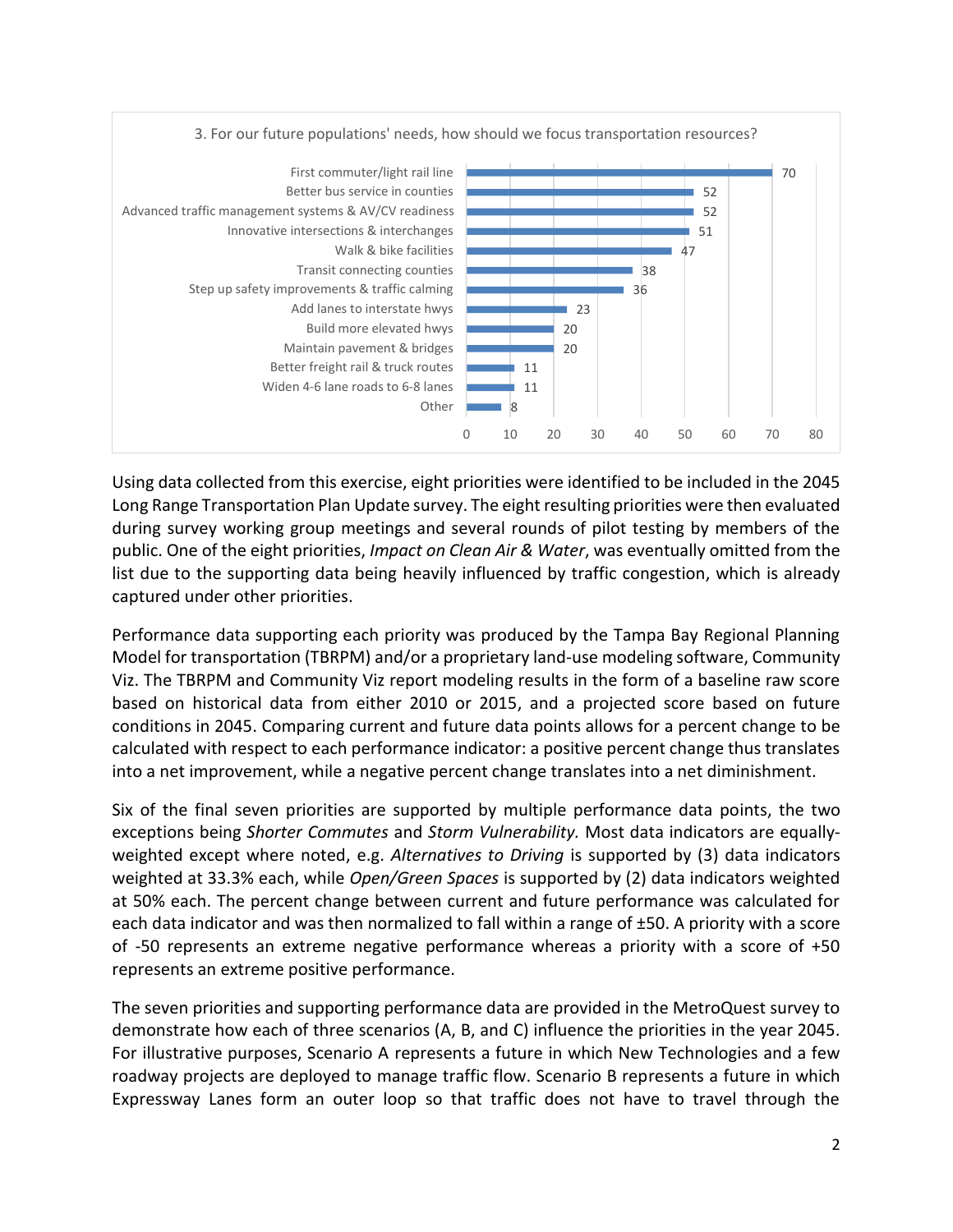congested center of the region. Scenario C represents a future in which Bus and Rail Services connect, revitalize and infill the communities that exist today.

## **1. Impact on** *Alternatives to Driving*

Providing more mobility options ensures that people who cannot or opt not to drive are able to reach their destinations. To satisfy the growing population of non-drivers, it is important to promote alternatives to single-occupancy vehicle travel, including trips on bus or rail, walking, bicycling, carpooling, and waterborne transportation. This priority is supported by performance indicators related to destination-accessibility by modes other than single-occupancy vehicles.

**What was measured?** A forecast of future population living within 1/4mi of bus routes which have ≤30min headways, as a percentage of total population; forecast of future job opportunities within 1/4mi of bus routes which have ≤30min headways, as a percentage of total jobs; forecast of future population living within 1/4mi of trails and protected bike lanes, as a percentage of total population.

| <b>Baseline:</b>          | Raw Score | Pct Change | $-50$ to $+50$ Score |
|---------------------------|-----------|------------|----------------------|
|                           |           |            |                      |
| Pop within 1/4mi transit  | 0.185     |            |                      |
| per capita:               |           |            |                      |
| Jobs within 1/4mi transit | 0.155     |            |                      |
| per capita:               |           |            |                      |
| Pop within 1/4mi trails   | 0.477     |            |                      |
| per capita:               |           |            |                      |

| <b>Scenario A:</b>          | Raw Score | Pct Change | $-50$ to $+50$ Score |
|-----------------------------|-----------|------------|----------------------|
| Pop within 1/4mi transit    | 0.174     | (5.52)     |                      |
| per capita:                 |           |            |                      |
| Jobs within 1/4mi transit   | 0.152     | 1.97       |                      |
| per capita:                 |           |            |                      |
| Pop within 1/4mi trails per | 0.477     | (9.60)     |                      |
| capita:                     |           |            |                      |
| <b>Weighted Score</b>       |           | (4.38)     | (9.05)               |

| <b>Scenario B:</b>                       | Raw Score | Pct Change | $-50$ to $+50$ Score |
|------------------------------------------|-----------|------------|----------------------|
| Pop within 1/4mi transit<br>per capita:  | 0.180     | (2.34)     |                      |
| Jobs within 1/4mi transit<br>per capita: | 0.172     | 12.59      |                      |
| Pop within 1/4mi trails per<br>capita:   | 0.493     | (6.63)     |                      |
| <b>Weighted Score</b>                    |           | 1.21       | 2.49                 |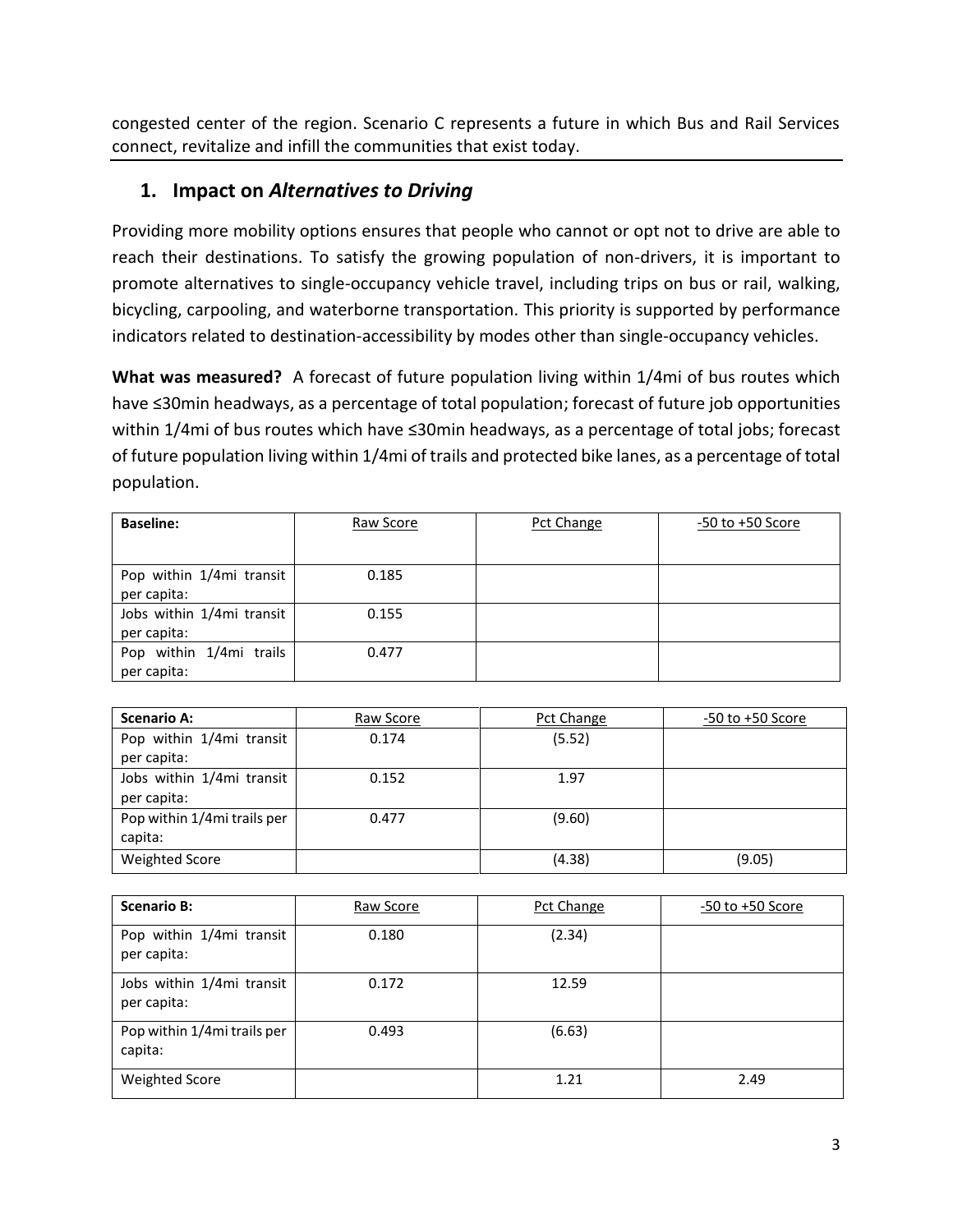| <b>Scenario C</b>                        | Raw Score | Pct Change | $-50$ to $+50$ Score |
|------------------------------------------|-----------|------------|----------------------|
| Pop within 1/4mi transit<br>per capita:  | 0.246     | 33.19      |                      |
| Jobs within 1/4mi transit<br>per capita: | 0.214     | 40.26      |                      |
| Pop within 1/4mi trails per<br>capita:   | 0.524     | (0.81)     |                      |
| <b>Weighted Score</b>                    |           | 24.21      | 50.00                |

### **2. Impact on** *Shorter Commutes*

 $\overline{\phantom{a}}$ 

One part of growing businesses and attracting new ones is having great places for business growth. To help sustain economic growth, employers need access to a large pool of qualified workers and workers need access to jobs. Reducing commuting times and delivery times facilitates economic growth by reducing costs associated with travel time to market.

**What was measured?** A forecast of future average trip length from home-to-work, measured in minutes of travel time.

| <b>Baseline:</b>      | Raw Score | Pct Change | $-50$ to $+50$ Score |
|-----------------------|-----------|------------|----------------------|
| Avg trip length (HBW) | 16.90     |            |                      |

| <b>Scenario A:</b>    | Raw Score | Pct Change | $-50$ to $+50$ Score |
|-----------------------|-----------|------------|----------------------|
| Avg trip length (HBW) | 18.00     | 6.51       |                      |
| <b>Weighted Score</b> |           | 6.51       | $(49.99)^1$          |

| <b>Scenario B:</b>    | Raw Score | Pct Change | $-50$ to $+50$ Score |
|-----------------------|-----------|------------|----------------------|
| Avg trip length (HBW) | 17.70     | 4.73       |                      |
| <b>Weighted Score</b> |           | 4.73       | 36.36)               |

| <b>Scenario C:</b>    | Raw Score | Pct Change | $-50$ to $+50$ Score |
|-----------------------|-----------|------------|----------------------|
| Avg trip length (HBW) | 17.10     | 1.18       |                      |
| <b>Weighted Score</b> |           | 1.18       | (9.09)               |

<sup>1</sup> The sign of the normalized ±50 score was multiplied by (1) to convey that increases in *Avg trip length (HBW)* is not a desirable characteristic of the roadway network.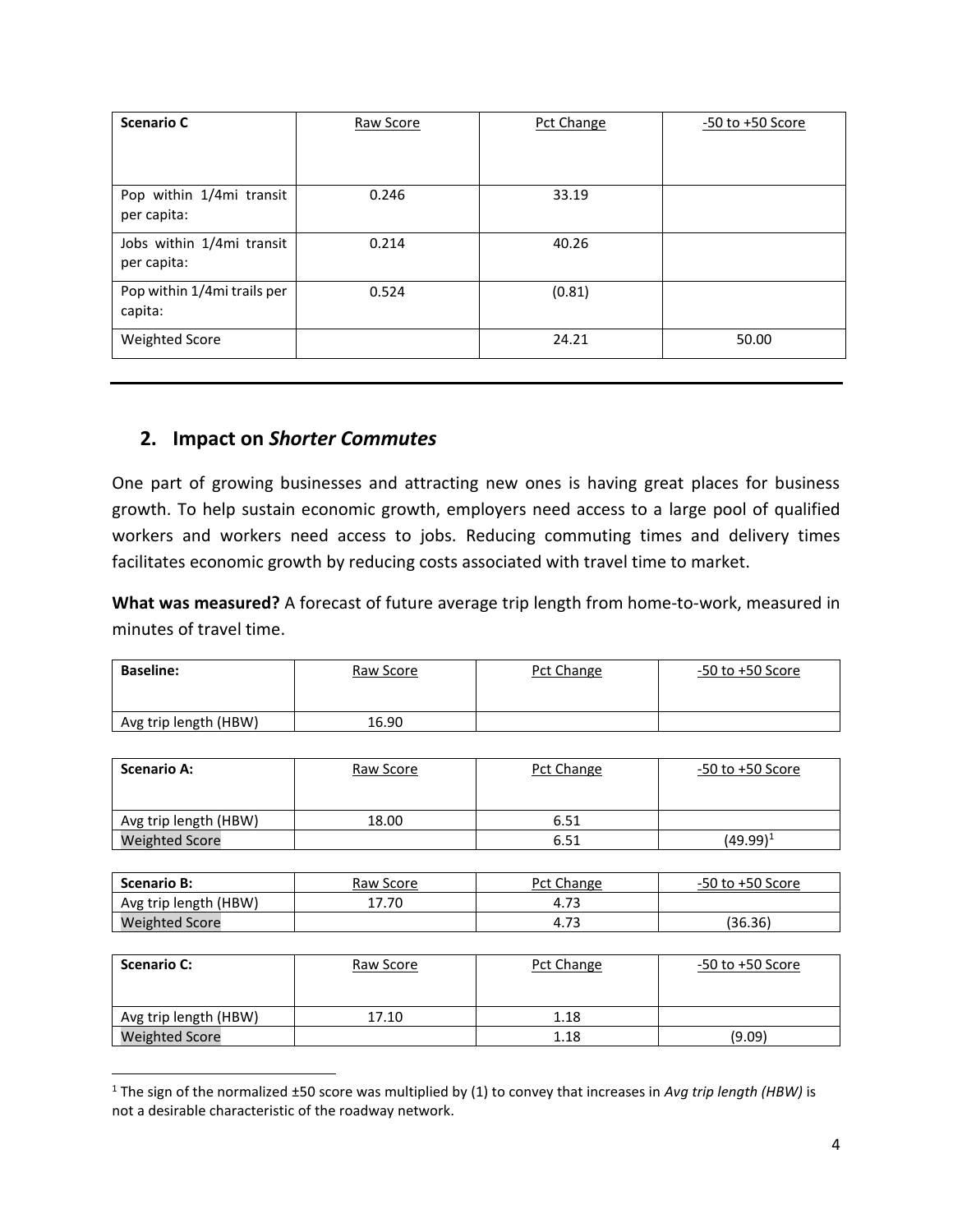# **3. Impact on** *Equal Opportunity*

Providing opportunities for everyone to participate in the job market is critical to the long-term stability of the economy. Access to healthcare facilities is also an important indicator of qualityof-life. At the same time, many living in historically underserved communities lack the ability to participate in the economy and receive health services, in part due to limited or inadequate transportation facilities.

**What was measured?** A forecast of 'future average trip length for all purposes for Environmental Justice population' as a proportion of 'future average trip length for all purposes for the total population'. Explained in another way, the raw score of 'Avg trip length (EJ/Total)' tells us how average trip length changes for Environmental Justice populations when compared to how average trip length changes for the total population. A percent change of 0 for this indicator would represent absolutely equal performance between Environmental Justice populations and the total population of the region, whereas a positive value would represent an improvement in equity and a negative value would represent a decrease in equity.

A second indicator was used to evaluate equal opportunity: a proportion of two ratios among ('future Environmental Justice population living within 1/4mi of bus routes which have ≤30min headways' / 'total Environmental Justice population') / ('future population living within 1/4mi of bus routes which have ≤30min headways' / 'total population'). Explained in another way, the raw score of 'Pct of pop with with ≤30min transit headways (EJ/Total)' tells us the percentage of people living in an Environmental Justice community who have convenient access to transit and compares this number to the percentage of people living across the entire region who have convenient access to transit. A percent change of 0 for this indicator would represent absolutely equal performance between Environmental Justice populations and the total population of the region, whereas a positive value would represent an improvement in equity and a negative value would represent a decrease in equity.

| <b>Baseline:</b>                                          | Raw Score | Pct Change | $-50$ to $+50$ Score |
|-----------------------------------------------------------|-----------|------------|----------------------|
| Avg trip length (EJ/Total):                               | 0.8211    |            |                      |
| Pct of pop with ≤30min<br>transit headways<br>(EJ/Total): | 2.7167    |            |                      |

| <b>Scenario A:</b>          | Raw Score | Pct Change | -50 to +50 Score |
|-----------------------------|-----------|------------|------------------|
| Avg trip length (EJ/Total): | 0.8162    | 0.60       |                  |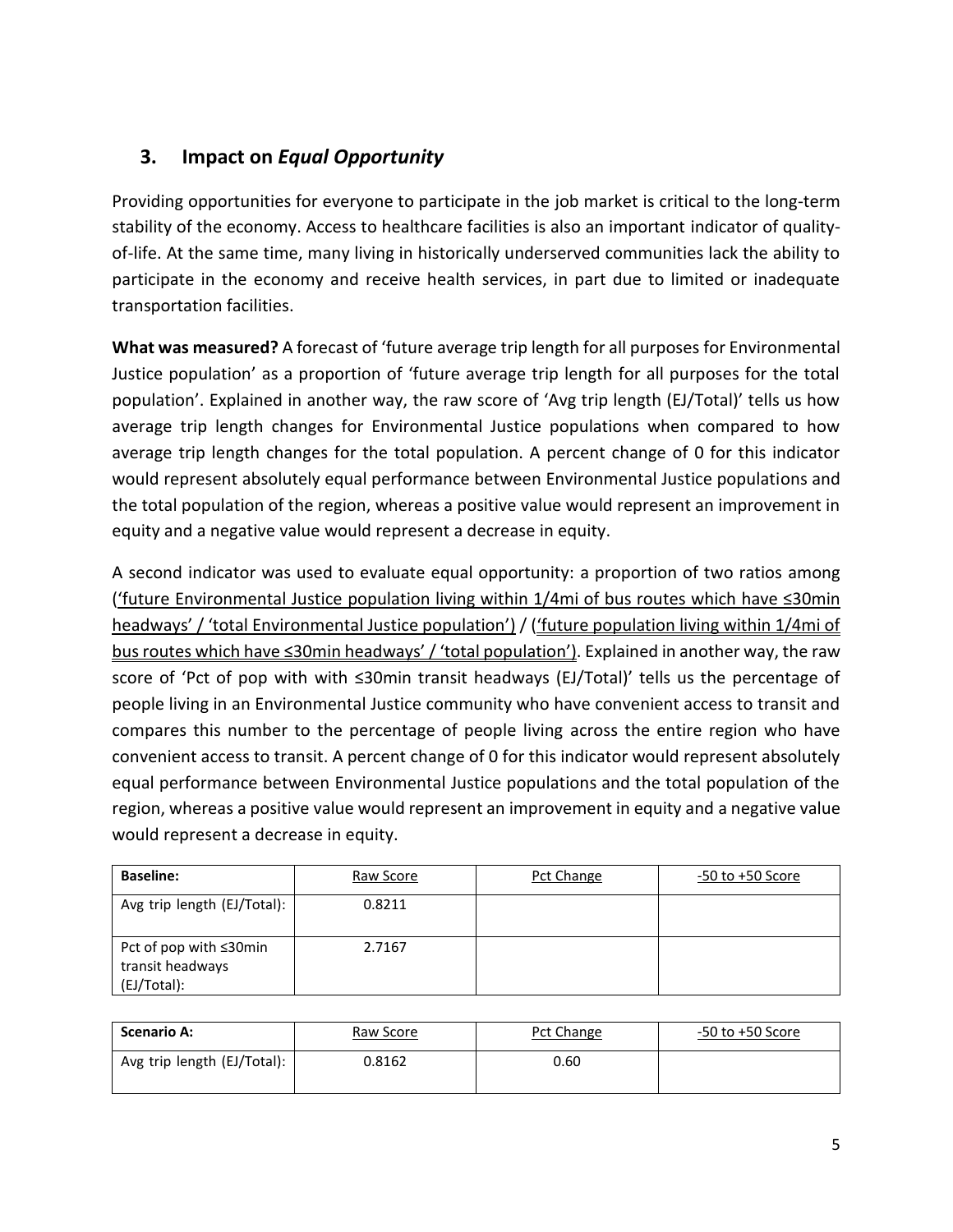| Pct of pop with ≤30min | 3.0096 | 10.78 |       |
|------------------------|--------|-------|-------|
| transit headways       |        |       |       |
| (EJ/Total):            |        |       |       |
| <b>Weighted Score</b>  |        | 5.69  | 40.37 |

| <b>Scenario B:</b>                                        | Raw Score | Pct Change | $-50$ to $+50$ Score |
|-----------------------------------------------------------|-----------|------------|----------------------|
| Avg trip length (EJ/Total):                               | 0.7985    | 2.76       |                      |
| Pct of pop with ≤30min<br>transit headways<br>(EJ/Total): | 3.0096    | 10.04      |                      |
| <b>Weighted Score</b>                                     |           | 6.40       | 45.39                |

| <b>Scenario C:</b>                                        | Raw Score | Pct Change | $-50$ to $+50$ Score |
|-----------------------------------------------------------|-----------|------------|----------------------|
| Avg trip length (EJ/Total):                               | 0.7939    | 3.32       |                      |
| Pct of pop with ≤30min<br>transit headways<br>(EJ/Total): | 2.7538    | 1.36       |                      |
| <b>Weighted Score</b>                                     |           | 2.34       | 16.60                |

## **4. Impact on** *Open/Green Spaces*

 $\overline{\phantom{a}}$ 

Productive agricultural spaces provide food, jobs and economic benefits to the local economy and the region. Protecting other rural and environmentally-significant lands provides safe spaces for wildlife habitat and aquifer recharge areas.

What was measured? A forecast of future acres of critical wildlife habitat<sup>2</sup> impacted by new development, taken as a proportion of total critical wildlife habitat; forecast of future acres of new development in locations designated for agricultural use, taken as a proportion of total agricultural land.

| <b>Baseline 2010:</b>   | Raw Score | Pct Change | -50 to +50 Score |
|-------------------------|-----------|------------|------------------|
| Acres critical habitat: | 339312    |            |                  |
| Acres Ag land:          | 277349    |            |                  |

| <b>Scenario A:</b>      | Raw Score | Pct Change | -50 to +50 Score |
|-------------------------|-----------|------------|------------------|
| Acres critical habitat: | 22314     | .007       |                  |
| Acres Ag land:          | 33667     | 0.12       |                  |
| <b>Weighted Score</b>   |           | 0.09       | (50)             |

<sup>2</sup> *Critical habitat* is defined as rangeland and upland forest land, which are local hotspots for biodiversity.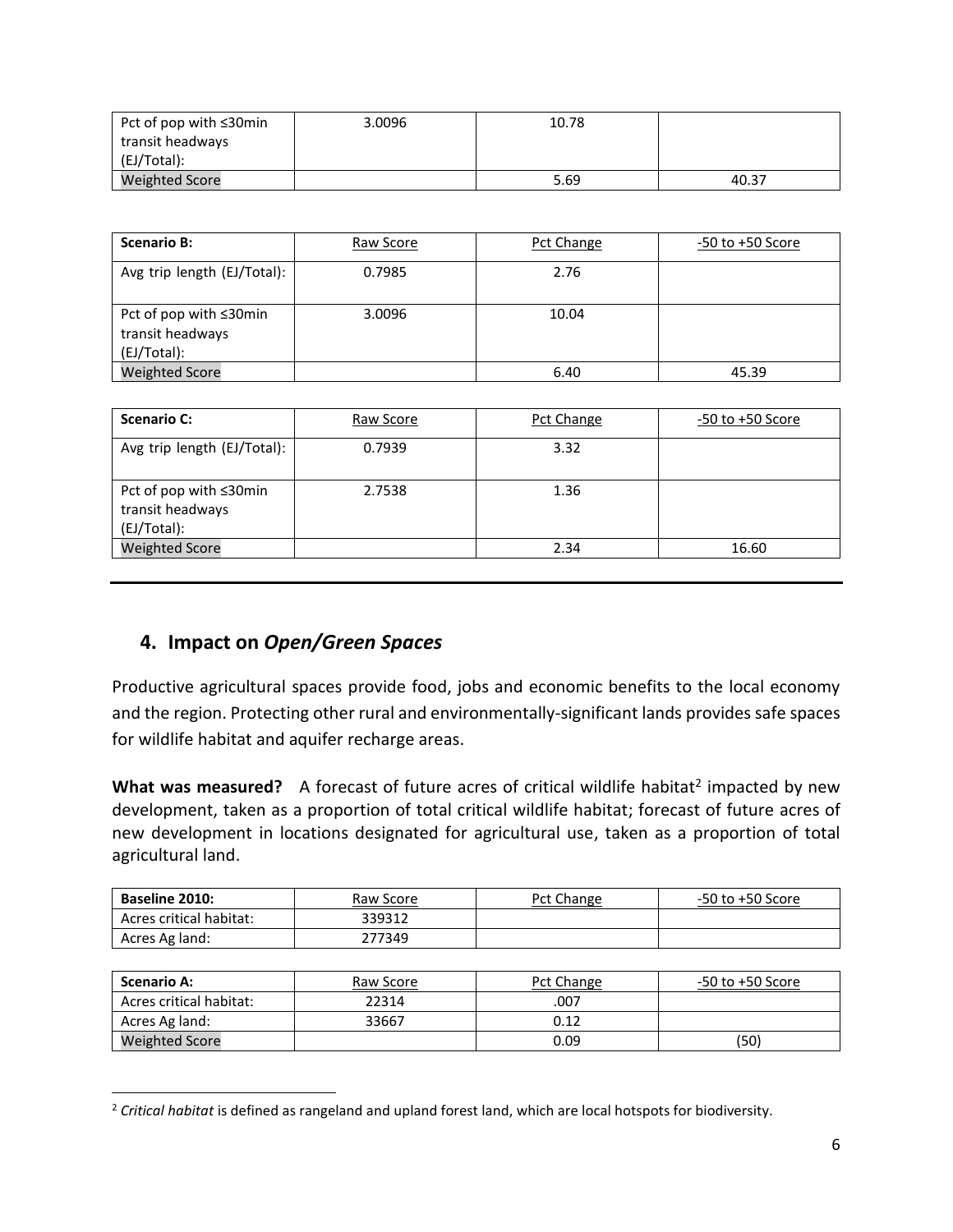| <b>Scenario B:</b>      | Raw Score | Pct Change | $-50$ to $+50$ Score |
|-------------------------|-----------|------------|----------------------|
| Acres critical habitat: | 22219     | 0.07       |                      |
| Acres Ag land:          | 33522     | 0.12       |                      |
| <b>Weighted Score</b>   |           | 0.09       | (49.79)              |
|                         |           |            |                      |
| <b>Scenario C:</b>      | Raw Score | Pct Change | $-50$ to $+50$ Score |
| Acres critical habitat: | 18108     | 0.05       |                      |
| Acres Ag land:          | 29102     | 0.10       |                      |
| <b>Weighted Score</b>   |           | 0.08       | (42.29)              |

### **5. Impact on** *Public Service Costs*

 $\overline{\phantom{a}}$ 

Households and businesses typically share in the use of public infrastructure, which may include services like water and sewer. As new residential/commercial/industrial structures are built, there are costs associated with providing infrastructure to new developments. Relative costs of providing infrastructure is largely influenced by the dispersion and distance of developments from existing centers.

What was measured? A forecast of future new demand for water and sewer services<sup>3</sup>, measured in gallons per day per new resident; forecast of future local roads, measured in lane-miles per new resident.

| <b>Baseline:</b>   | Raw Score | Pct Change | $-50$ to $+50$ Score |
|--------------------|-----------|------------|----------------------|
|                    |           |            |                      |
| New water/sewer    | 186       |            |                      |
| demand per capita: |           |            |                      |
| New lane-miles per | 0.008     |            |                      |
| capita:            |           |            |                      |

| <b>Scenario A:</b>    | Raw Score | Pct Change | $-50$ to $+50$ Score |
|-----------------------|-----------|------------|----------------------|
| New water/sewer       | 181.16    | 2.6        |                      |
| demand per capita:    |           |            |                      |
| New lane-miles per    | 0.009     | (15.1)     |                      |
| capita:               |           |            |                      |
| <b>Weighted Score</b> |           | (6.25)     | (0.79)               |

| <b>Scenario B:</b>                    | Raw Score | Pct Change | $-50$ to $+50$ Score |
|---------------------------------------|-----------|------------|----------------------|
| New water/sewer<br>demand per capita: | 180.02    | 3.2        |                      |

<sup>&</sup>lt;sup>3</sup> Assumes that new demand for water and wastewater are equivalent. Therefore, freshwater demand was multiplied by 2 in order to arrive at the raw scores for water and wastewater (sewer).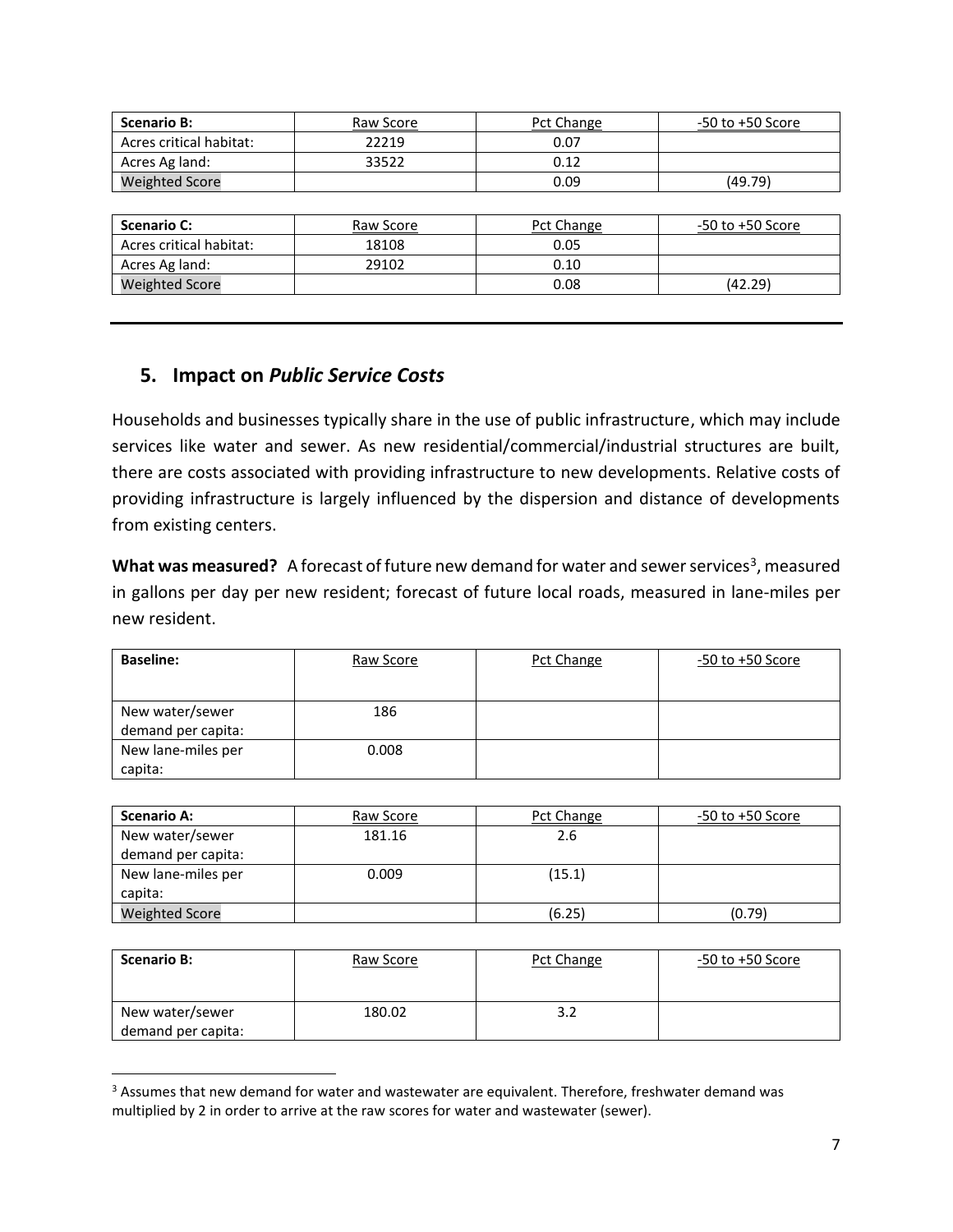| New lane-miles per<br>capita: | 0.009 | (イヒ つ)<br>ے.د⊥ |        |
|-------------------------------|-------|----------------|--------|
| <b>Weighted Score</b>         |       | (5.99)         | (0.75) |

| <b>Scenario C:</b>    | Raw Score | Pct Change | $-50$ to $+50$ Score |
|-----------------------|-----------|------------|----------------------|
|                       |           |            |                      |
| New water/sewer       | 147.33    | 20.8       |                      |
| demand per capita:    |           |            |                      |
| New lane-miles per    | 0.007     | 11.5       |                      |
| capita:               |           |            |                      |
| <b>Weighted Score</b> |           | 16.15      | 2.03                 |

### **6. Impact on** *Storm Vulnerability*

In a hurricane-prone area like Tampa Bay, it can be hazardous for households to locate near the coastline or within a floodplain. When facing an extreme weather event, it is logistically difficult to facilitate evacuations of a large population from these zones.

**What was measured?** A forecast of future population within 100yr floodplain or locations designated as coastal hazards areas as a percentage of total population.

| <b>Baseline:</b>                               | Raw Score | Pct Change | -50 to +50 Score |
|------------------------------------------------|-----------|------------|------------------|
| Homes/pop/jobs within<br>flood prone areas per | 1.191     |            |                  |
| capita:                                        |           |            |                  |

| <b>Scenario A:</b>    | Raw Score | Pct Change | $-50$ to $+50$ Score |
|-----------------------|-----------|------------|----------------------|
| Homes/pop/jobs within | 1.168     | (1.88)     |                      |
| flood prone areas per |           |            |                      |
| capita:               |           |            |                      |
| <b>Weighted Score</b> |           | (1.88)     | (50.00)              |

| <b>Scenario B:</b>                                        | Raw Score | Pct Change | $-50$ to $+50$ Score |
|-----------------------------------------------------------|-----------|------------|----------------------|
| Homes/pop/jobs within<br>flood prone areas per<br>capita: | 1.169     | (1.80)     |                      |
| <b>Weighted Score</b>                                     |           | (1.80)     | (48.04)              |

| <b>Scenario C:</b>                                        | Raw Score | Pct Change | $-50$ to $+50$ Score |
|-----------------------------------------------------------|-----------|------------|----------------------|
| Homes/pop/jobs within<br>flood prone areas per<br>capita: | 1.190     | (0.02)     |                      |
| <b>Weighted Score</b>                                     |           | (0.02)     | (0.50)               |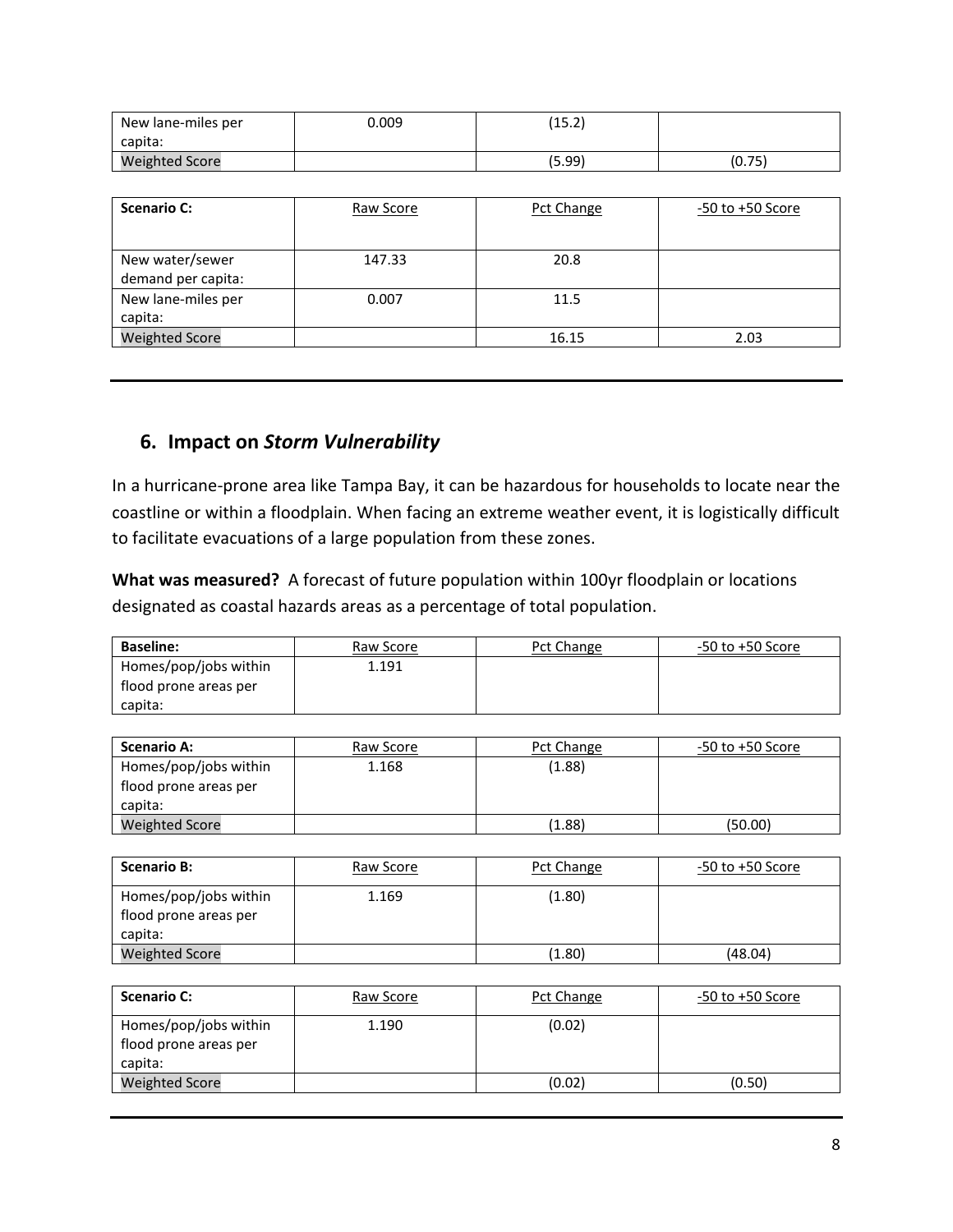# **7. Impact on** *Traffic Jams*

The location of homes and jobs, and the transportation facilities that connect them, affects the amount of time the average person must spend on the road (or the bus) each day.

**What was measured?** A forecast of future total vehicles hours of delay on a typical weekday as a percentage of total population; forecast of the future average trip length for all purposes, measured in minutes.

| <b>Baseline:</b>                          | Raw Score | Pct Change | $-50$ to $+50$ Score |
|-------------------------------------------|-----------|------------|----------------------|
| Vehicle<br>delav<br>per<br>hrs<br>capita: | 0.118     |            |                      |
| Avg trip length:                          | 12.3      |            |                      |

| <b>Scenario A:</b>             | Raw Score | Pct Change | $-50$ to $+50$ Score |
|--------------------------------|-----------|------------|----------------------|
| Vehicle<br>delay<br>hrs<br>per | 0.304     | 157.83     |                      |
| capita:                        |           |            |                      |
| Avg trip length:               | 13.6      | 10.57      |                      |
| <b>Weighted Score</b>          |           | 84.20      | (28.59)              |

| <b>Scenario B:</b>                        | Raw Score | Pct Change | -50 to +50 Score |
|-------------------------------------------|-----------|------------|------------------|
| Vehicle<br>delav<br>hrs<br>per<br>capita: | 0.410     | 247.39     |                  |
| Avg trip length:                          | 13.4      | 8.94       |                  |
| <b>Weighted Score</b>                     |           | 128.16     | (43.52)          |

| <b>Scenario C:</b>             | Raw Score | Pct Change | $-50$ to $+50$ Score |
|--------------------------------|-----------|------------|----------------------|
| Vehicle<br>delav<br>hrs<br>per | 0.453     | 283.91     |                      |
| capita:                        |           |            |                      |
| Avg trip length:               | 13.1      | 6.50       |                      |
| <b>Weighted Score</b>          |           | 145.21     | (49.31)              |

## **8. Impact on** *Clean Air & Water*

Motor vehicles account for approximately 40% of the ground-level ozone, an ingredient of smog. More energy efficient vehicles and fuel-switching can help to reduce air pollution.

Preserving the health of our rivers, streams and beaches is critical for Tampa Bay. Water bodies offer a number of important services, including erosion control, recreational opportunities and marine habitat, among others. Unfortunately, rain water picks up pollutants as it runs off roofs and parking lots then drains into rivers, lakes and drinking water reservoirs, thus threatening the health of these assets.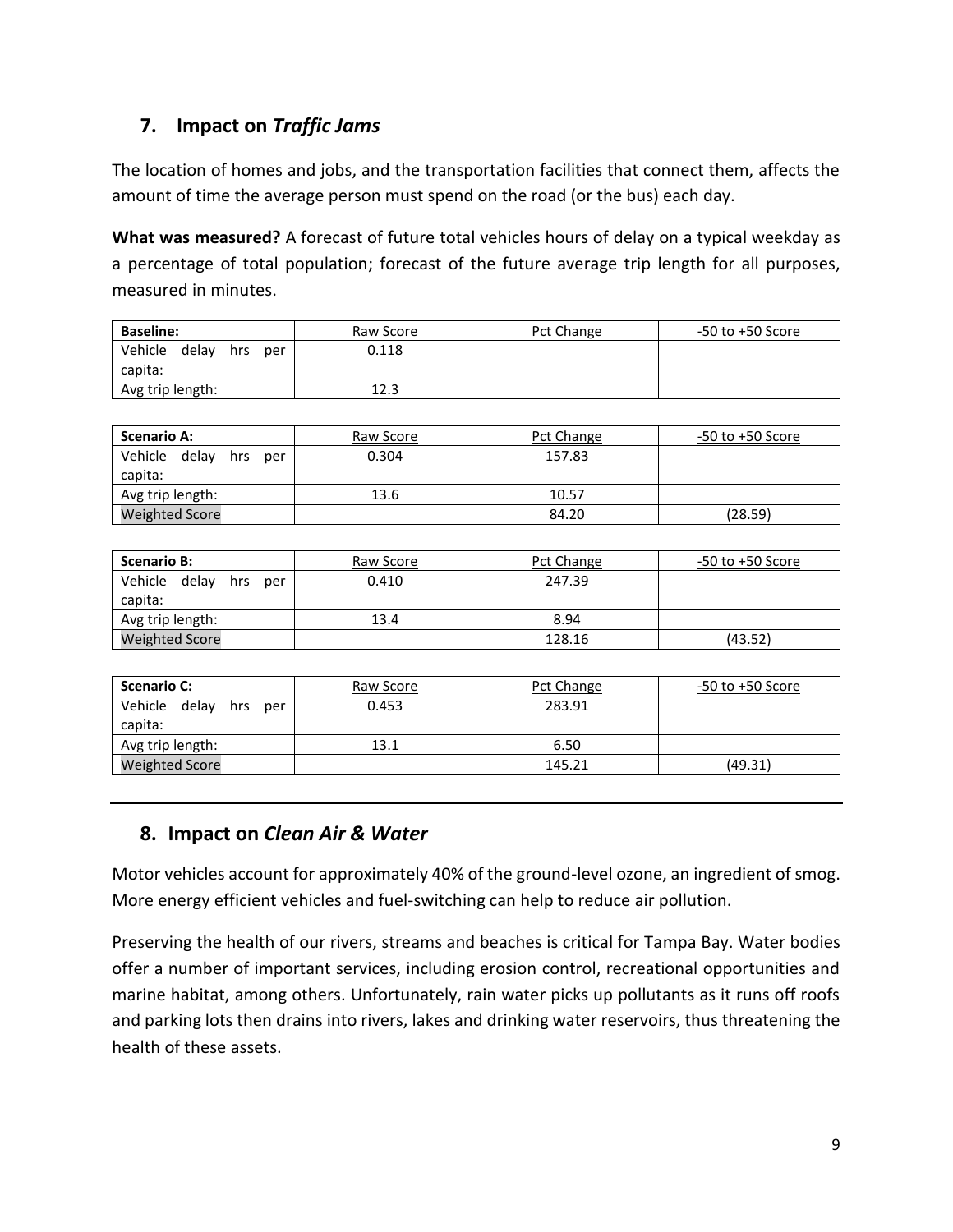**What was measured?** A forecast of total kilograms of mobile source emissions originating from automotive traffic, including carbon monoxide, hydrocarbons and nitrogen oxides, all represented as a percentage of total population; forecast of total gallons of fuel use as a percentage of total population; forecast of new acreage of impervious surface as a percentage of total population, based on development rates.<sup>4</sup> This priority was omitted from the final list of priorities due to the supporting data being captured under other priorities, chiefly *Traffic Jams*.

| <b>Baseline:</b>                        | Raw Score | Pct Change | $-50$ to $+50$ Score |
|-----------------------------------------|-----------|------------|----------------------|
|                                         |           |            |                      |
| Emissions CO per capita:                | 0.3812    |            |                      |
| Emissions HC <sub>x</sub> per capita:   | 0.0278    |            |                      |
| Emissions NO <sub>x</sub> per capita:   | 7.3067    |            |                      |
| Fuel<br>consumption<br>per<br>capita:   | 0.5329    |            |                      |
| Impervious<br>surface<br>per<br>capita: | 0.0243    |            |                      |

| <b>Scenario A:</b>                    | Raw Score | <b>Pct Change</b> | $-50$ to $+50$ Score |
|---------------------------------------|-----------|-------------------|----------------------|
|                                       |           |                   |                      |
| Emissions CO per capita:              | 0.5456    | 43.14             |                      |
| Emissions HC <sub>x</sub> per capita: | 0.0386    | 38.86             |                      |
| Emissions NO <sub>x</sub> per capita: | 11.0301   | 50.96             |                      |
|                                       |           |                   |                      |
| Fuel<br>consumption<br>per            | 0.7804    | 46.45             |                      |
| capita:                               |           |                   |                      |
| New impervious surface                | 0.0183    | (24.46)           |                      |
| per capita:                           |           |                   |                      |
|                                       |           |                   |                      |
| Weighted Score                        |           | 10.19             | (11.62)              |

| <b>Scenario B:</b>                    | Raw Score | Pct Change | -50 to +50 Score |
|---------------------------------------|-----------|------------|------------------|
| Emissions CO per capita:              | 0.5860    | 53.74      |                  |
| Emissions HC <sub>x</sub> per capita: | 0.0405    | 45.74      |                  |
| Emissions NO <sub>x</sub> per capita: | 11.7106   | 60.27      |                  |
| Fuel<br>consumption<br>per<br>capita: | 0.8096    | 51.93      |                  |
| New impervious surface<br>per capita: | 0.0169    | (30.44)    |                  |
| <b>Weighted Score</b>                 |           | 11.24      | (12.81)          |

<sup>4</sup> *Impervious surface rates* are derived from estimates for building and parking footprints, driveways, sidewalks, and streets associated with development. Assumes that redevelopment accounts for a 25% net increase in impervious surface.

 $\overline{a}$